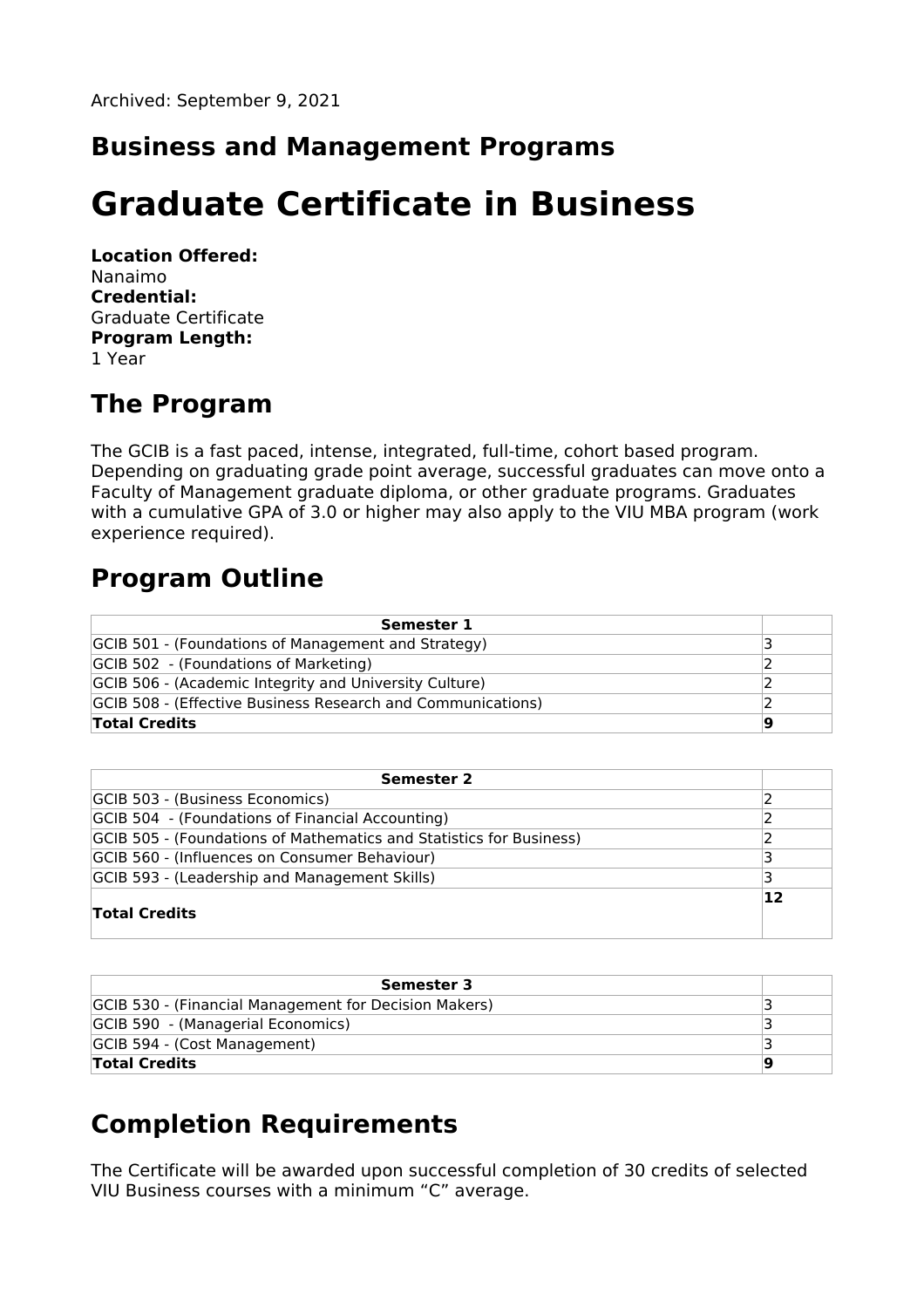# **Admission Requirements**

- An undergraduate degree from a recognized institution or Red Seal Endorsement.
- Applicants whose previous degree was obtained in a country where English is not the primary/official language and from a university where English was not the language of instruction must meet one of VIU's English Language requirements for Graduate Programs.

Applicants with an undergraduate degree in business or commerce:

- Students with a minimum "C+" grade point average in five out of six business topic areas and a minimum "C+" overall grade point average may wish to apply directly for one of the Faculty of Management graduate diplomas. Other specific admission criteria such as work experience may be required.
- Students with a minimum "B" average in last two years of undergraduate degree may be eligible for admission to the MBA program at VIU. Other admission criteria may apply.

#### **Recommendations for Admission**

This program is highly recommended for students with non-business degrees, or business degrees that lacked substantive research and writing. It is also recommended for those wishing to improve their academic grade point average for purposes of seeking entrance into graduate programs at the Masters level.

#### **Notes on Admission**

- This is a competitive admission process with limited seats in the program. Applicants who meet or exceed the minimum admission requirements may not necessarily be admitted to the program.
- Preference will be given to candidates with at least one year of work experience.
- Consideration will be given to mature students without an undergraduate degree or Red Seal Endorsement; however, prerequisites or equivalents may be required before applying.
- Additional Admission Requirement for International students:
	- Certified copy of all educational documents (enclose one copy in the original language and a certified copy translated into English, if applicable).
	- International students, see also International Students Admission.

## **Career Opportunities**

Graduates will combine the skills learned in this program along with their other education and experience to seek entrepreneurial opportunities, as well as entry level management positions in a variety of organizations.

## **Start Date and Application Deadline**

This program has multiple intakes; currently a fall intake and spring intake, with a possible summer intake if there is sufficient demand.

#### **Fall Intake (September)**

The fall intake begins in September. Applications for admission are accepted anytime between October 1, and January 15, with final document submission by January 31.